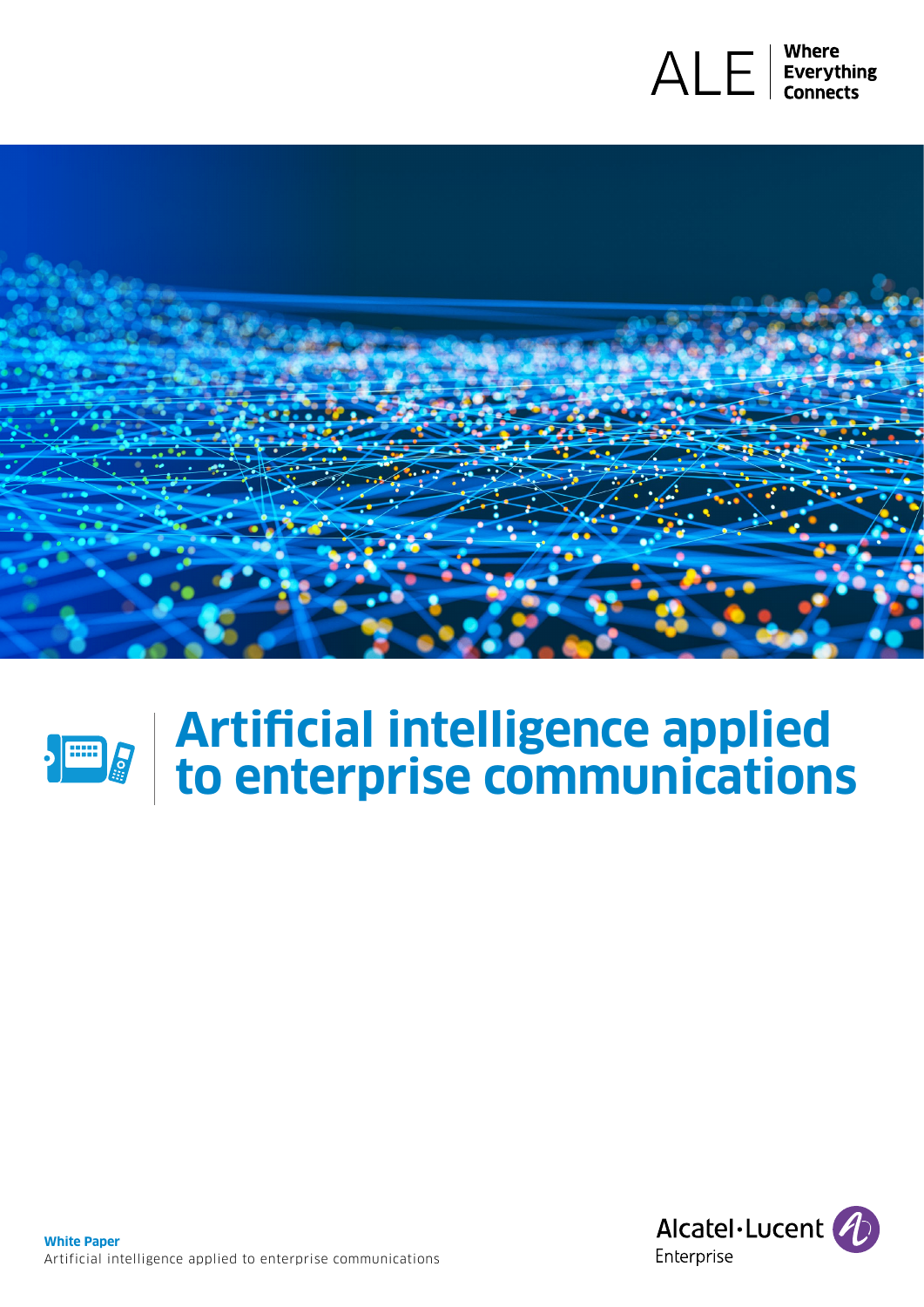# **Table of contents**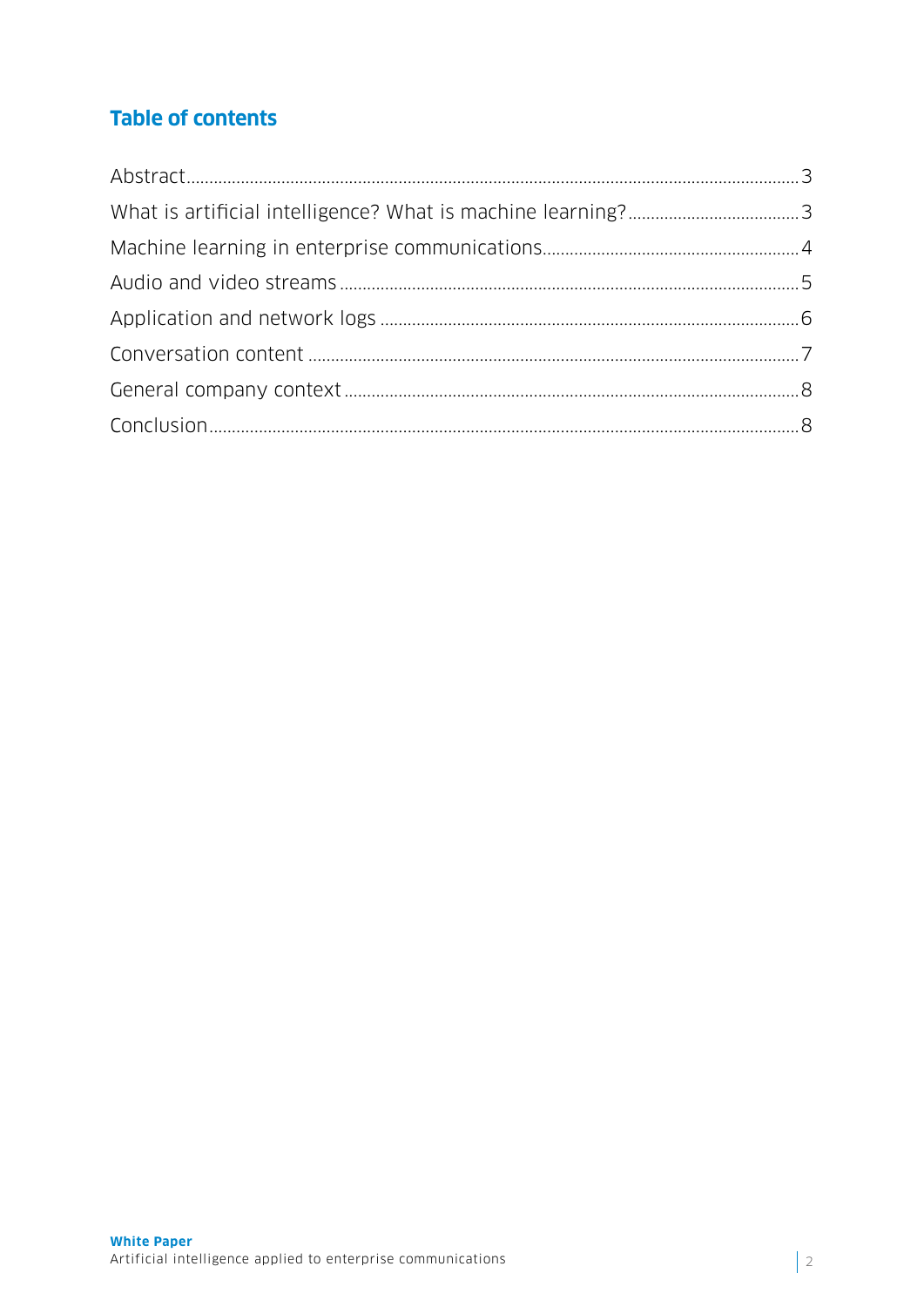# <span id="page-2-0"></span>**Abstract**

Being exposed to all the information flows around artificial intelligence (AI) and machine learning (ML) initiatives, the leaders responsible for establishing and evolving enterprise communications practices often wonder what AI and ML are and how these novel technologies can be applied in their area of responsibility. This white paper explores the concepts of artificial intelligence and machine learning, discusses the different types of information generated by enterprise communications solutions and the potential business impact from applying AI and ML techniques to this information.

# **What is artificial intelligence? What is machine learning?**

Invented in the middle of the 20th century, the term "artificial intelligence" means a technology that is capable of performing tasks that are characteristic of human intelligence. Such tasks may include problem solving, learning new things, recognizing objects and sounds, understanding human language and so on. This definition of AI is rather general and while interesting in philosophical discussions, not very useful for engineering. In a practical sense, AI can be considered to be many un-related approaches to problems where each approach is an extremely good application when applied to a specific task, for example, recognizing given objects in photos.

The term "machine learning" was coined not long after artificial intelligence and it means the ability to learn without being explicitly programmed. As you can see, machine learning is a way to provide the machine with AI capabilities. Theoretically, AI can be constructed without ML, but this would require building programs based on complex rules and decision-trees. Instead of hard coded software routines with specific instructions to accomplish a specific task, machine learning is a way to train an algorithm so that it can learn information, necessary for accomplishing this task. Training means providing the algorithm with a lot of learning data which allows the algorithm to deduce necessary logic. The ability to learn is usually defined as a capability to improve the performance of task execution based on the quantity and the quality of the data, used for the training. Machine learning is often based on computational statistics and mathematical optimization techniques.

In general, there are three types of machine learning:

#### **Supervised learning**

This type of learning uses correct answers as the primary means for training. It is applied to classification problems when the program needs to correctly identify some objects as belonging to a given class.

With this technique, a human feeds the program with input data, such as pictures with different objects, and providing correct answers, such as revealing which pictures contain cats. Supervised learning algorithms try to understand dependencies between what they see in the pictures (fur, round eyes, etc.), and the label "cat". After the learning phase is finished, the algorithms are exploited and used to identify cats on presented unlabeled pictures. The functioning of the algorithms is based on the preliminary knowledge that a picture must contain fur, round eyes, and more to be classified as a picture with a cat.

#### **Unsupervised learning**

In this type of learning there is no teacher. The program tries to deduce information from the samples presented. Unsupervised learning is used for the clustering problem, when input data is attributed to a group, formed automatically by a program and not proposed by a human. These algorithms are based on found patterns, discovered automatically by their specificity compared to all other data.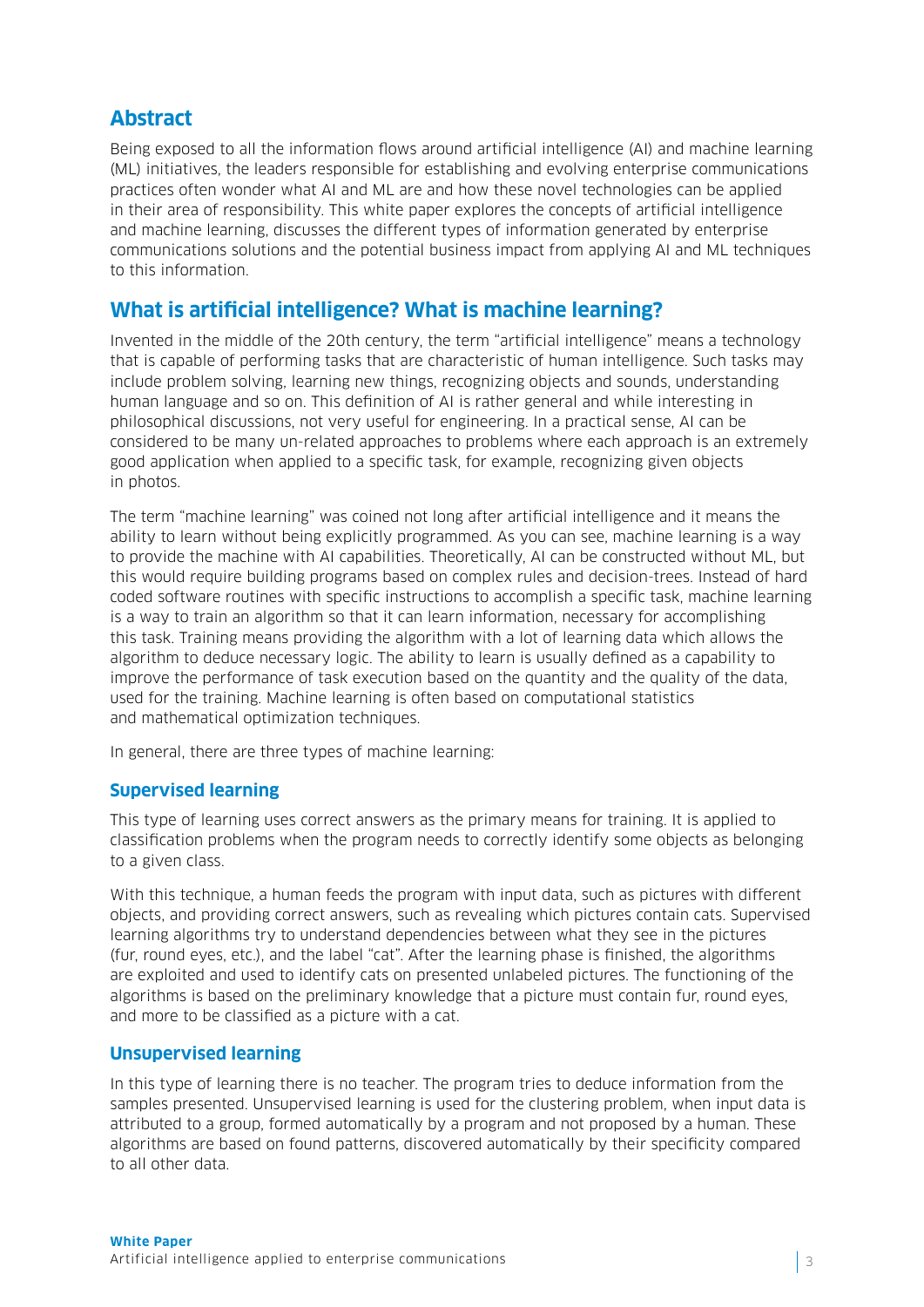<span id="page-3-0"></span>Given a set of images, some of which depict cats, unsupervised learning will group the images with the cats in one group, based on common characteristics of the images, while not knowing that these are cats being depicted.

## **Reinforcement learning**

This type of learning is applied to the tasks where artificial intelligence must make decisions affecting the environment in which it functions. Examples of such systems are self-driving cars and chess playing computers. The nature of reinforcement learning is that it uses observations gathered from the interaction with the environment to take actions that would maximize the reward or minimize the risk. This process is repeated iteratively, resulting in better results as time passes. In the human world, reinforcement learning is known as the trial and error approach.

This graphic summarizes these approaches.



All three types of machine learning are under active development by researchers and the industry, and applied in different areas of enterprise processes.

## **Machine learning in enterprise communications**

Let's consider how artificial intelligence and machine learning can be used in the enterprise communications domain. Since we are interested mostly in automatic logic to minimize manual efforts, we will only address machine learning as the most prominent part of artificial intelligence.

When discussing ML in enterprise communications context we can distinguish two levels of its use: System and application.

System level means using ML with system generated information from different types of system logs. System level doesn't add any new functionality that is visible to an end user, but it improves the quality of the audio/video streams and overall system sustainability.

Application level implies the end-user features that can be developed or enhanced by application of ML techniques. These techniques are applied to user generated information, which represents the content of the communications: chat messages, conference transcripts, and different forms of context.

In this paper we are investigating the following types of information:

- Audio and video streams
- Application and network logs
- Conversation content
- General company context

**White Paper**  Artificial intelligence applied to enterprise communications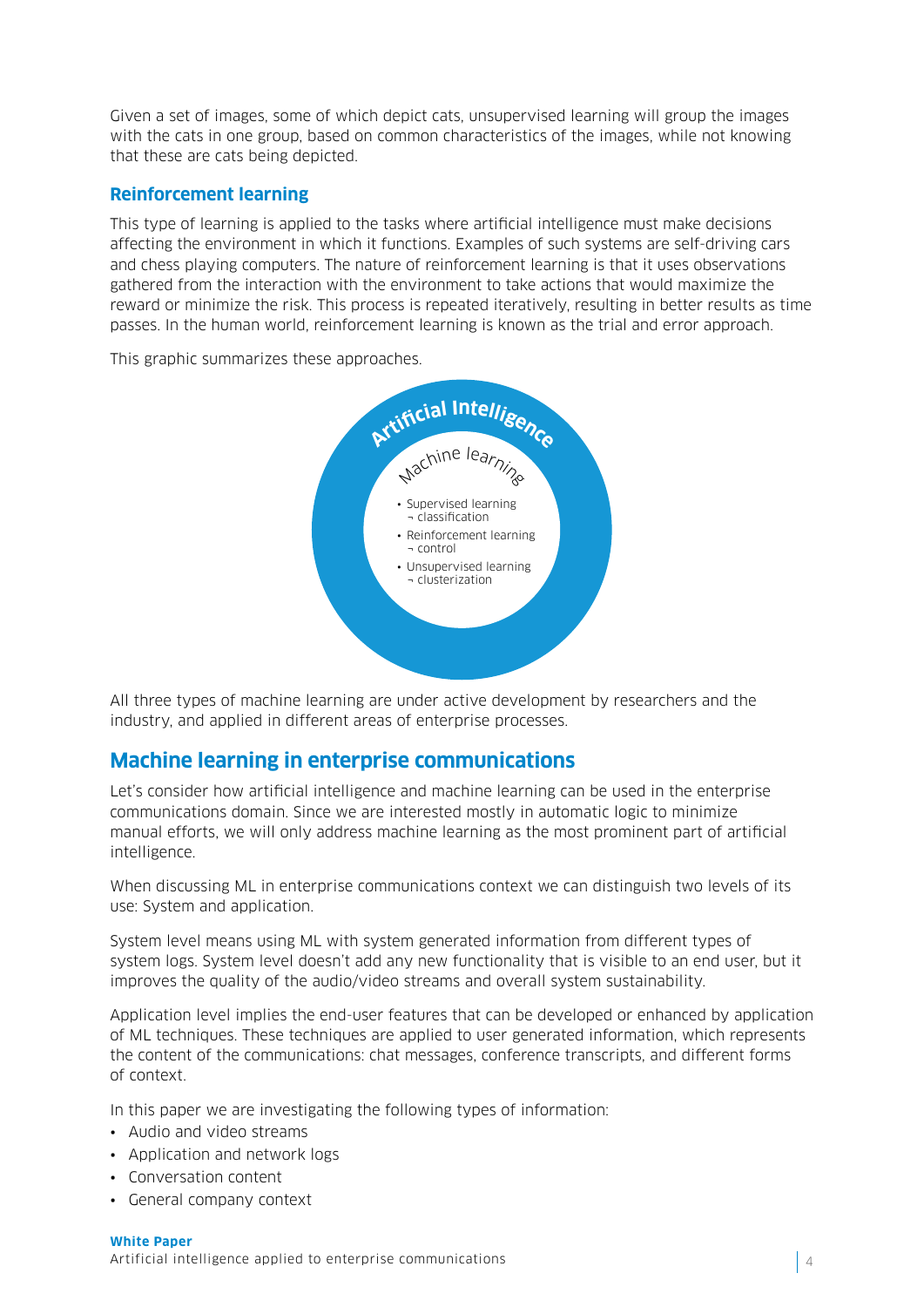<span id="page-4-0"></span>

# **Audio and video streams**

Audio and video streams can be processed by ML to provide both system and application level benefits.

## **System level**

The audio and video content is transferred on the network in a form generated by the codecs. The codecs are complicated creatures as their function is regulated by many different parameters. These parameters include bit rate, packetization size, buffers, and timeouts. Deciding which ones to use is not a trivial task as it depends on user preferences and network conditions. Both user preferences and network conditions can change dynamically in run-time. Provided with the historical information on how the given codec parameters affected user quality under the given network conditions, ML can deduce which parameters would be the most beneficial under current network conditions.

Codec parameter values can be suggested by ML not only for an individual user, but for a group of users as well. If several people are located behind a shared network link, ML analyzes the streams together and applies appropriate settings to each stream in the set. Whether it's better to send every participant's video stream with mediocre quality or only the currently active speaker with better quality, ML can make a choice based on previous feedback of the participants.

Going further, by applying ML we understand which parts of the frame are more important and encode that particular part with higher quality than other parts. For example, in a video conference the most important part is the talking head that is usually in the center of the frame. This part is dynamic compared to the static parts representing a conference room. This fact is used by ML to understand which part of the frame should be encoded with better quality.

Another interesting application of ML is in regeneration of video frame information to minimize network bandwidth requirements. The stream is sent with the lowest quality level, and the client restores it as a high-quality picture by applying ML. In this case, ML is pretrained on a set of different pictures and then info from this training is used to increase the quality of video stream frames.

Audio streams can be analyzed for voice quality augmentation by noise suppression. Instead of using a well-known approach based on the signal/noise ratio, ML understands the content of the speech on a semantic level and uses this information to separate the noise from the content.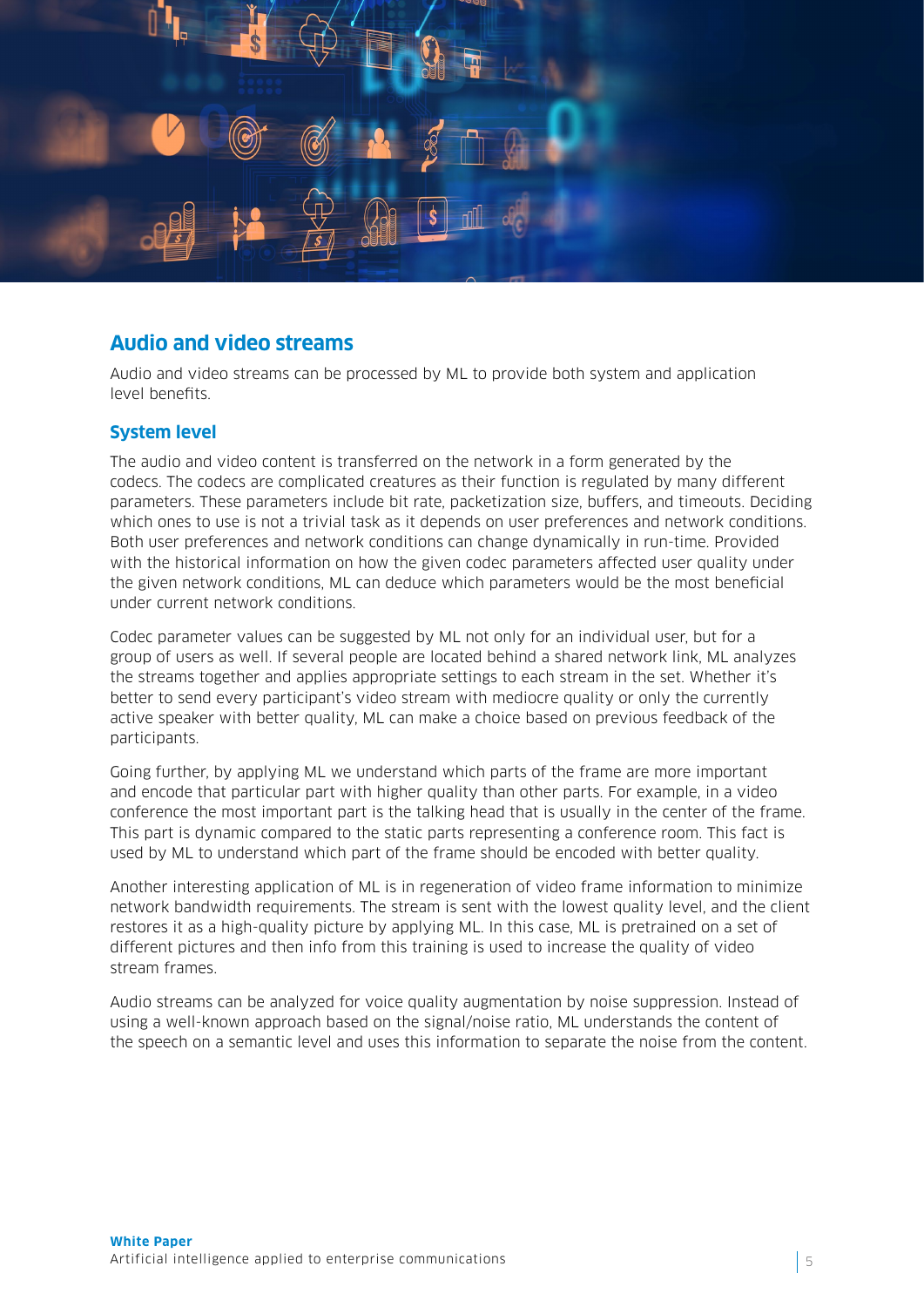## <span id="page-5-0"></span>**Application level**

Application level features, provided by ML, are defined by what you can hear and what you can see from the stream.

First, the audio content is transcribed into the text, which is called ASR (Automatic Speech Recognition). This gives a lot of useful functionality which is described in the next chapter.

One special case of ASR is when you are talking to the system itself, not to people. This functionality is called voice assistant. The meaning of the phrases that you pronounce is caught by the system and used as direct instructions.

Next the video content of the stream is analyzed. Here ML helps identify the participants of a meeting if image recognition techniques are combined with a database of employee headshots. Also, image recognition permits marking the words of each speaker with the correct name in the meeting transcript.

Next it attempts to understand the nonverbal communication between participants. If a participant looks at another one and proposes a given action point, and the second person nods, then ML is able to recognize this and assign the second person to this action point.

The next set of features is auto-framing, which mimics the work of a human operator with panning, zooming and tilting of the camera. Thanks to ML applied to the video stream, these actions can be automatically executed to improve the overall user experience. ML helps as well to select the most appropriate camera, if there are several, and de-skew an image, for example, of an angled whiteboard.

The TTS (Text-To-Speech) transformation supported by ML is useful for when it's desirable to have the result vocalized by a given person's voice, but the person is unavailable to record necessary samples. The available samples can be processed by ML to extract unique information inherent to the voice, then this information is used to vocalize any messages.

Interesting functionality can be achieved by extracting useful signals from the surrounding "noise." For audio, it means that the system separates the voice of a speaker from other sounds, like loud typing, heavy breathing, dogs barking. Elimination of such background sounds can significantly improve the quality of the end-user's experience during a conference. In this case, ML can use a semantic model of the speech to better understand what was said, and not be based only on traditional signal/noise ratio.

When applied to video, extracting a speaker's image is possible to completely replace the background. It is also possible to blur the background to ensure privacy. For example, not showing sensitive information that may be written on a whiteboard behind the speaker.

## **Application and network logs**

#### **System level**

Being applied at system level, ML can be used as an essential tool against anomalies and external attacks. It continuously watches over system activities that are recorded in the application and network logs, detects anomalies and attacks, and triggers alarms when necessary. Anomalies can include degradation of performance, crashes of components, errors during execution, toll fraud and so on.

Another application of ML related to system logs is the root cause determination problem. Using a training set comprised of error messages, different types of information messages and quality statistics published by the end users, the system can be trained to recognize the source of the problems depending on the recent log messages.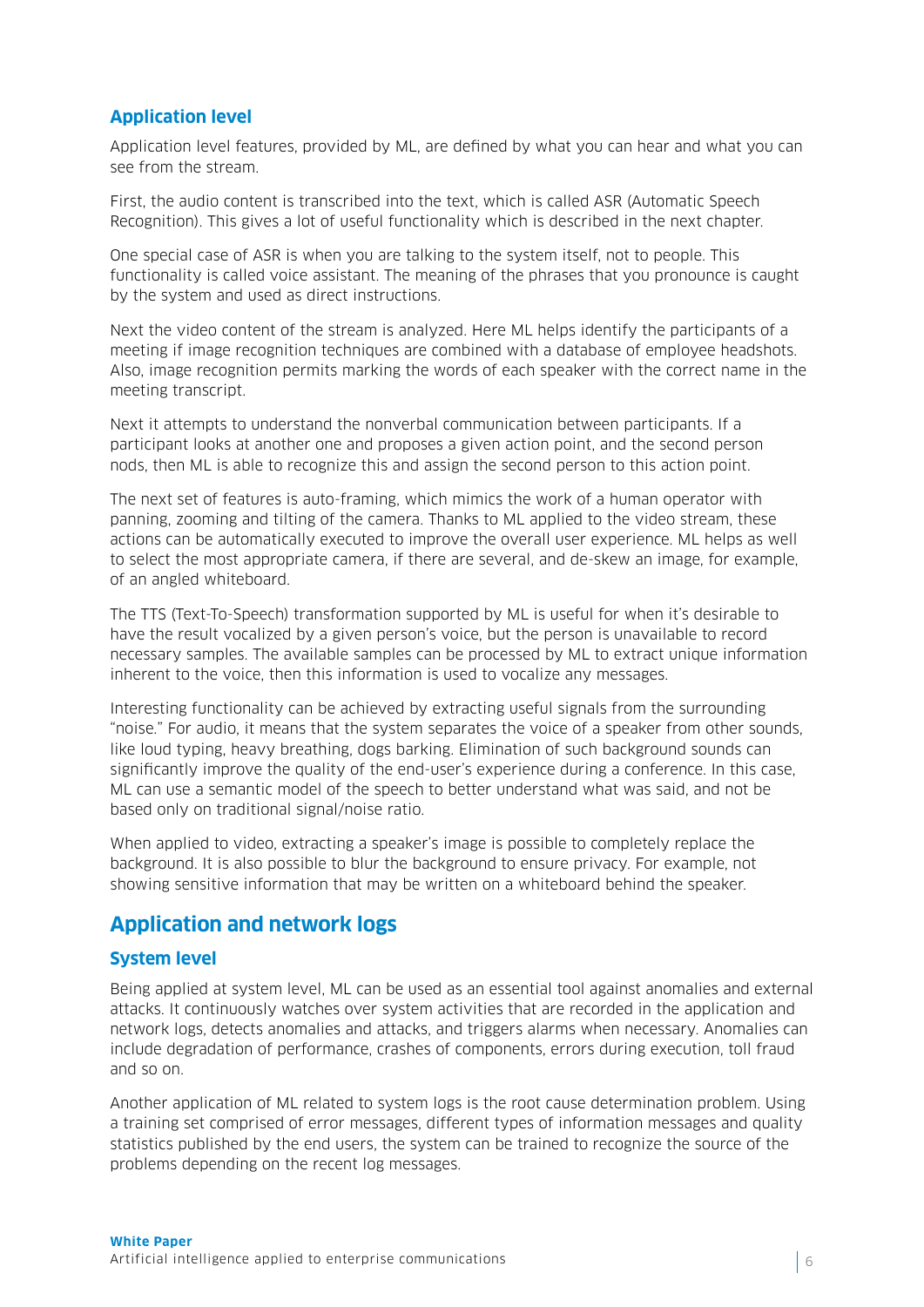<span id="page-6-0"></span>

Based on the physical location and the load status of the media servers and end-user clients, ML can suggest the best media servers to place a given call or conference as well as predict the quality level, which can be provided by each topology.

#### **Application level**

Based on the sequence of presence status changes (free, on a call, in a meeting), ML can predict with some probability the status in the future. For example, it could inform you that the meeting you had planned for 9 a.m. on Monday with participant X, who is normally busy with a regular call at that time, even if this call is not on his calendar.

ML considers the history of routing and real-time state of the system and pairs customers with those contact center agents that most probably will give the best result. Customer transactional history includes preferred communication channel, past product purchases and service requests. This information is combined with agent profiles, skills and presence to predict the best customer-agent match.

## **Conversation content**

Having text from chats, emails, files, or as a transcription of the calls and conferences, ML processes the content of these interactions and accelerates productivity by automatically capturing meeting notes from any to-do items, follow-ups, and important moments. If necessary, the transcription and meeting notes can be translated to different languages using real-time translation ML systems. For better quality of service, ML needs to use corporate domain-specific knowledge bases, like FAQs, in order to understand domain specific terms.

In the future, ML will be able to function proactively. Instead of responding to an explicit request to a bot's request, "provide me with the list of flights from Paris to New York," an ML-enabled system will observe the content of the discussion and show the list when it's needed by the conversation's flow.

Sentiment analysis is one of the most popular applications of ML in the scope of customer service organizations. It provides the information of what emotions were revealed by the customers while they were typing the messages.

#### **AI ruled and AI assisted communications**

AI supports conversations in automatic or semi-automatic mode.

Automatic mode is used in chat bots. A chat bot is a component of the system which is able to conduct a conversation by means of text or voice. Chat bots in enterprise context are typically used for different practical purposes like access to a knowledge base or access to some service. Chat bots differ by their level of intelligence. The most primitive ones don't engage AI, they just provide several predefined options from which a user can select. More advanced bots scan for keywords in the input and base their logic on found ones, often functioning like a search engine. The most complicated bots are full-fledged NLP (Natural Language Processing) engines, capable of understanding the user intent and acts accordingly.